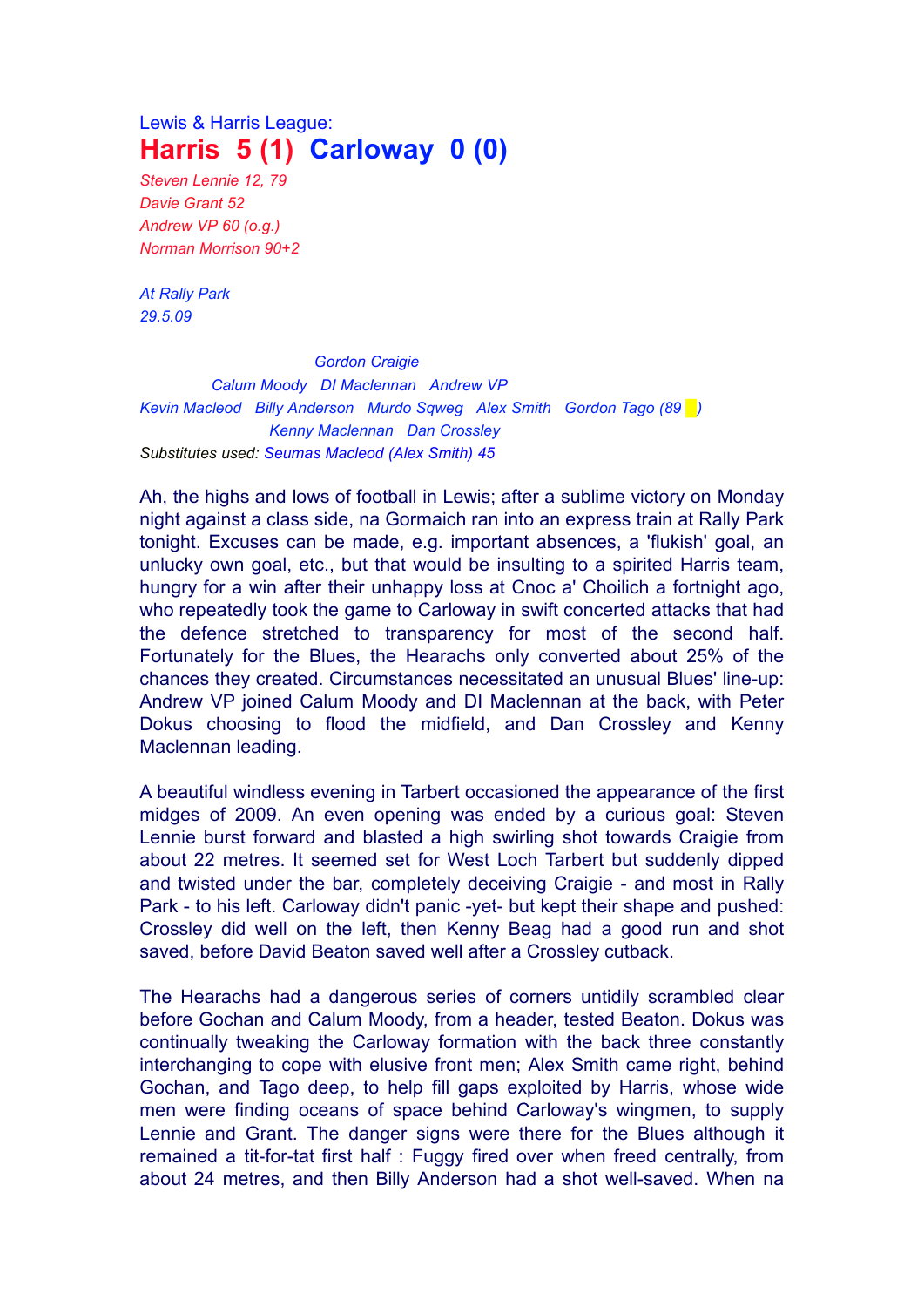Gormaich survived a strong penalty claim for a Calum Moody handball on 42 minutes, we seemed set for a similar second period, especially when Beaton had to flick a difficult Sqweg free-kick over his bar.

An unhappy Alex Smith was sacrificed at half-time to introduce Seumas Macleod to a more aggressive formation in the second half, with Kenny Beag dropping back, but the nightmare began too quickly to allow it to be successful. Calum Moody's headed back-pass was read and intercepted by David Grant, who rounded Craigie and converted. Then Carloway were fortunate again when a Lennie goal was adjudged offside - mmmm?- before Kenny Beag went close, but immediately the wheels really came off when a Harris shot thumped the post, rebounded across goal and a back-rushing Andrew VP couldn't avoid it.

The Blues' defence was being pulled repeatedly out of shape now and the midfield was stuttering, as the Hearachs surged and passed up several opportunities, especially on the right. The problem was still the fast-breaking of Harris down or diagonally into each forward wing-space, especially on the left, fired by Calum Smith, and swiftly supported by each wing-back; this was dragging the Blues' back three apart, unsure who was to track the slippery Lennie or lean on a difficult-to-handle Grant. Gochan was now playing right defensive midfield. Tago was mainly isolated wide left, although he did have a couple of good runs towards the end, and Seumas and Dan were the loneliest men in Harris up front. Another calamity followed from a corner headed back in; Craigie seemed to handle safely but collided with Tago at the right-hand post; the ball dropped on the line and a delighted Lennie tapped in.

Carloway tried to force it, but, of course, sometimes the harder you try, the worse it gets, and eventually no one could do anything right, discipline departed, and all shape was lost. In injury-time, from a corner on Carloway's right, an unmarked Taz nodded home from about 6 metres. Right on the whistle Sqweg sent in a beautiful free-kick from the left; Gochan ghosted in behind the defence and met the ball about 6 metres out in front of goal, with Beaton stranded. It went straight up - and that, more or less, summed up the Blues' second half pain.

After Henning Ovrembo's masterclass in **Terrible Refereeing** in the Chelsea v. Barcelona game, Guus Hiddink chastised his players for dwelling on the "*mistakes*" the referee made and what it cost Chelsea. His advice was, in football, you had a one-off discussion about such things, learned a few sharp lessons, and moved on to the next challenge. Carloway have to do the same: it was a so-bad-it was-funny second half for them and full marks to Harris for exploiting every uncertainty, with Steven Lennie (my Man of the Match), David Grant, and Calum Smith outstanding.

How the Hearachs have changed in a year! The Blues obviously suffered from one or two key absences but that's nothing new for island teams;